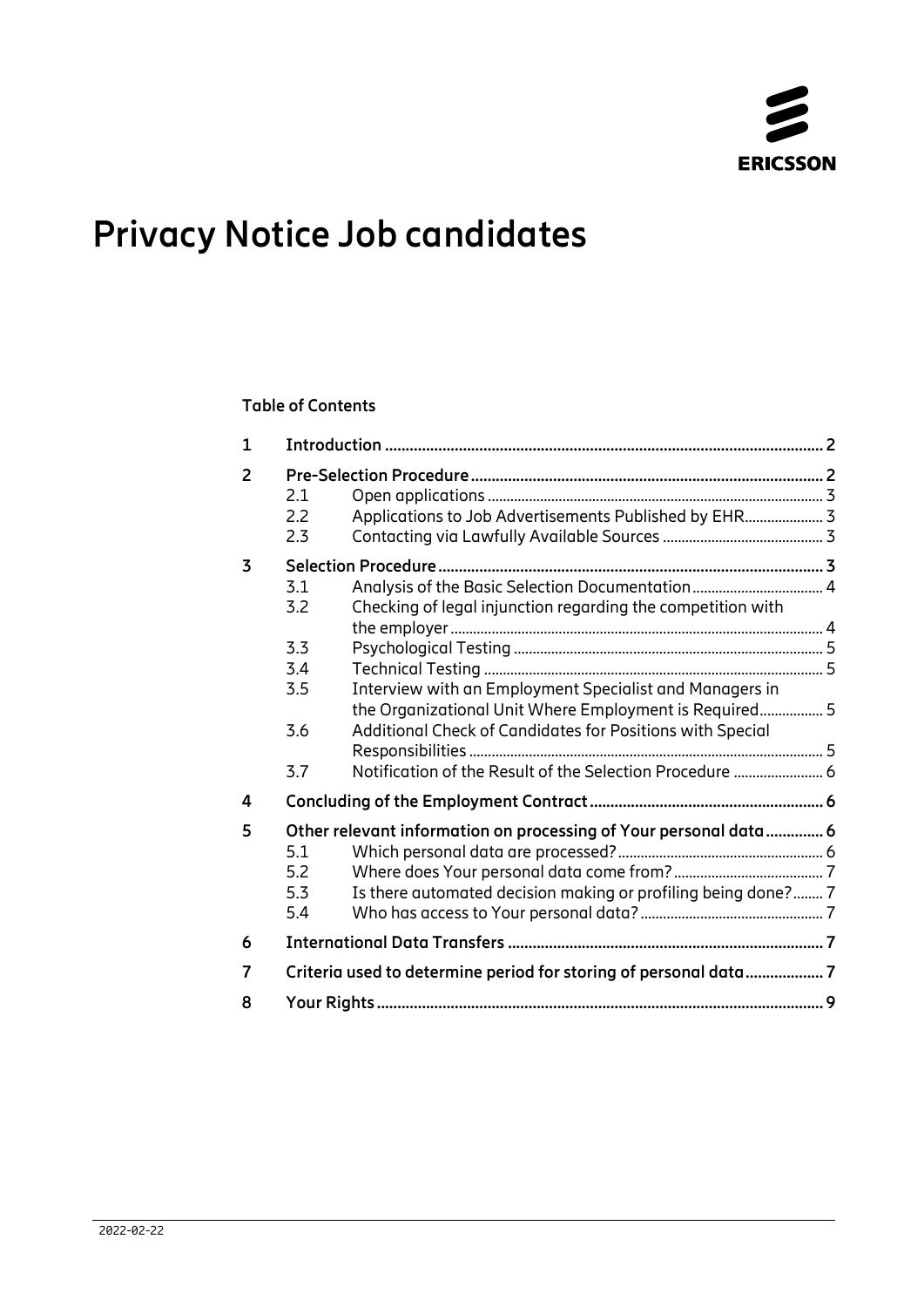# 1 **Introduction**

<span id="page-1-0"></span>In order to understand this Privacy Notice, it is necessary to understand basic concepts under Regulation (EU) 2016/679 of European Parliament and Council of 27 April 2016 on the protection of natural persons with regard to the processing of personal data and on the free movement of such data, and repealing Directive 95/46/EC (hereinafter: "**GDPR**"), such as: **personal data, processing** and **controller**.

Personal data is any information or a combination of which identifies an individual or which can identify an individual, such as name, surname, personal identification number, address information, location and alike.

Processing is any process on personal data such as collection, recording, structuring, storage, modification, insight, use, transfer and deletion.

Controller is a natural or legal person, public authority, agency or other body which, alone or jointly with others, determines the purposes and means of the processing of personal data.

Further, the scope of this *Privacy Notice* relates to situations where ERICSSON NIKOLA TESLA SERVISI l.l.c., located at Zagreb (Grad Zagreb), with business address at Krapinska 45, registration number: 080921748, PIN: 47445593925 (hereinafter: "**EHR**"), as a controller, processes personal data belonging to natural persons who **are candidates for job at EHR**.

The processing of Your personal data described below is a necessary precondition for concluding an employment contract. In the event that you do not wish to share this information with us, we will not be able to consider you as a job candidate.

Notwithstanding this Privacy Notice which is continuously available on [EHR](https://www.ericsson.hr/en/privacy) [internet pages,](https://www.ericsson.hr/en/privacy) each candidate for a job at EHR will be **separately** provided with information in accordance with art 13 and 14 of the GDPR. In doing so, this Privacy Notice may be used as a supplement to the information provided on the individual level. Such reference will be made in a way to enable individuals a simple, clear, and quick access to the respective information.

# 2 **Pre-Selection Procedure**

<span id="page-1-1"></span>The pre-selection procedure begins with:

- a) receiving of your open application; or
- b) receiving of your application to a job advertisement published by EHR; or
- c) contacting you via publicly available sources (e.g. LinkedIn and alike) or privately available sources (e.g. CV files belonging to employment agencies, student associations and alike), the latter on the basis of a contract concluded with the lawful creator and maintainer of a relevant private source of data.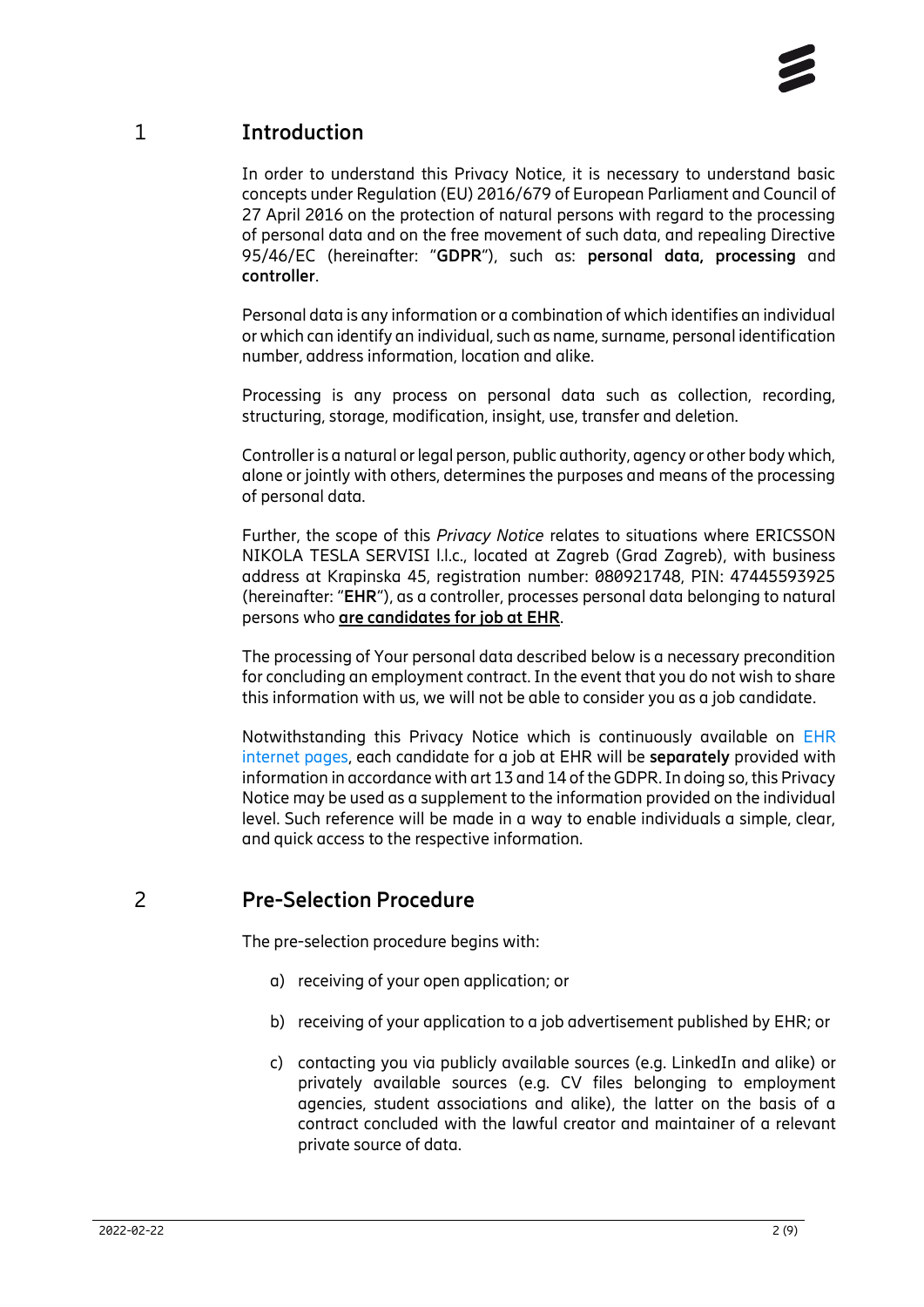#### **2.1 Open applications**

<span id="page-2-0"></span>Open job applications that we receive from you, also, present a clear affirmative action by which you have expressed voluntary and unambiguous consent to the processing of your personal data for the purposes of potential employment (art 6 para 1 item (a) of the GDPR).

Personal data contained in your open job application will be kept in accordance with the criteria for the retention period in detail described in Article 6 of this Notice.

#### **2.2 Applications to Job Advertisements Published by EHR**

<span id="page-2-1"></span>Your application to a job advertisement published by EHR, also, presents your request to take steps in order for EHR to conclude an employment contract with you (art 6 para 1 item (b) of the GDPR).

Personal data contained in your application to a job advertisement published by EHR will be kept in accordance with the criteria for the retention period in detail described in Article 6 of this Notice.

Also, if we decide for another candidate whose qualifications better suit our needs, we will provide you with an opportunity to provide us with consent based on which we will keep your resume and other necessary information for future open positions where the need for a person of your profile will occur.

#### **2.3 Contacting via Lawfully Available Sources**

<span id="page-2-2"></span>If your available profile potentially meets our criteria, EHR has a legitimate interest (art 6 para 1 item (f) of the GDPR) to contact you when there is a need for employment in our organization. If, after the initial contact, you have provided us with further documentation (e.g. more detailed CV, recommendations, etc.), this, also, presents your request to take steps in order for EHR to conclude an employment contract with you (art 6 para 1 item (b) of the GDPR), and subsequently the provision 2.2 above applies.

Personal data contained in your profile, as well as those received afterwards, will be processed and kept in accordance with the criteria for the retention period in detail described in Article 6 of this Notice.

# 3 **Selection Procedure**

<span id="page-2-3"></span>The selection procedure covers steps aimed at selecting the person who best fits the required position. The selection procedure has several rounds on the basis of which the number of candidates is reduced depending on their success in meeting the set criteria. Selection rounds include, in the following order: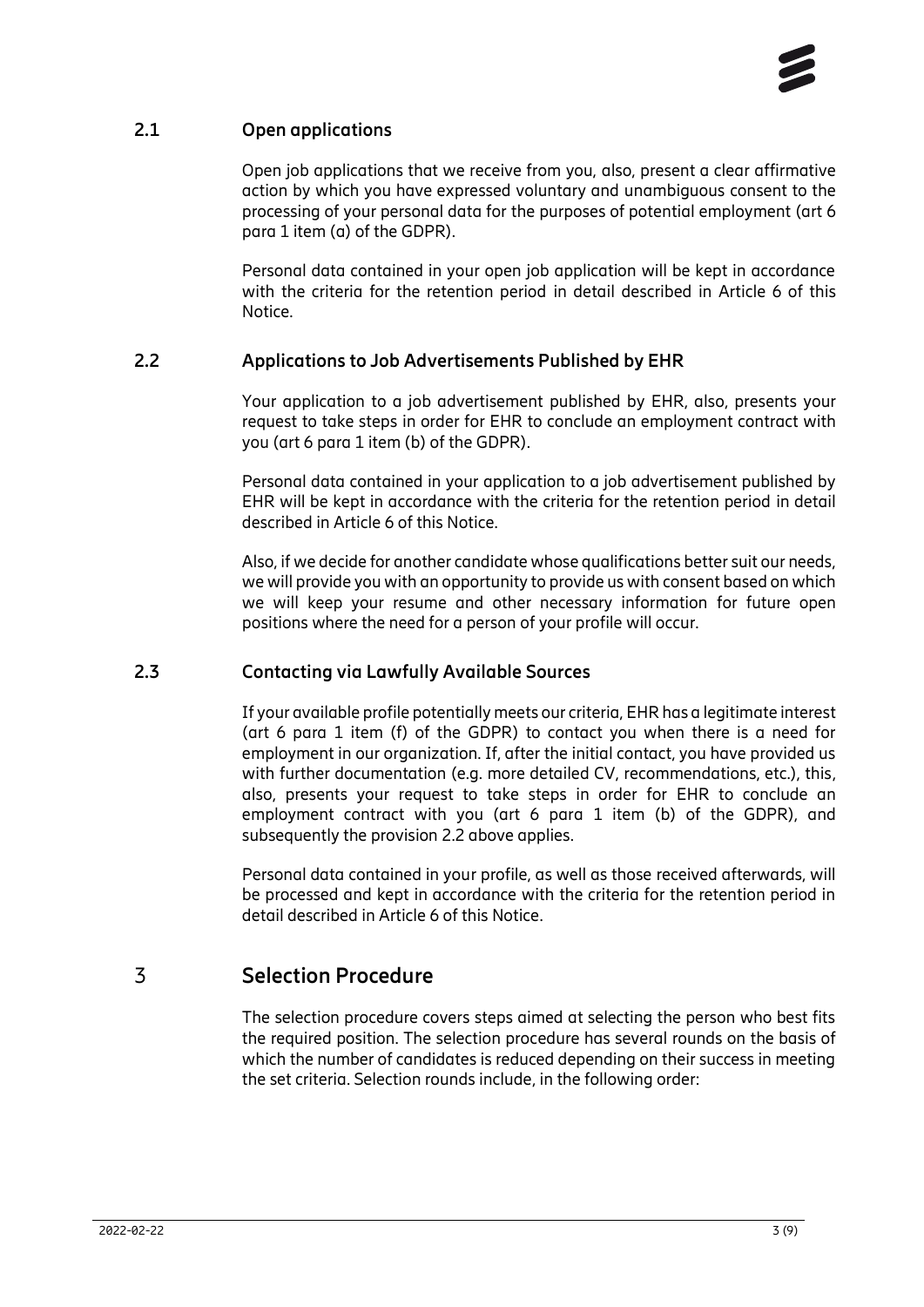

- a) analysis of your open application, or application to a job advertisement published by EHR, or your publicly available profile and further delivered documentation (as applicable);
- b) checking of legal injunction regarding the competition with the employer;
- c) psychological and technical testing (latter, if required); and
- d) interview with an employment specialist and managers in the organizational unit where employment is required.

If the employment refers to a position with special responsibilities, as defined by the internal EHR document, beside above-mentioned steps, an additional check is conducted.

Finally, the results of all taken steps are considered, and the candidate is informed about our final decision.

#### **3.1 Analysis of the Basic Selection Documentation**

<span id="page-3-0"></span>Analysis of your open application, or application to a job advertisement published by EHR, or your publicly available profile and further delivered documentation (as applicable), is conducted to determine whether you satisfy mandatory criteria set for the open position, and is also covered by relevant legal basis described in Article 1 above.

Personal data gathered during the analysis of the basic selection documentation will be kept in accordance with the criteria for the retention period in detail described in Article 6 of this Notice.

#### **3.2 Checking of legal injunction regarding the competition with the employer**

<span id="page-3-1"></span>In accordance with art 101 of the Labor Act, an employee may not, without the approval of the employer, for his own or someone else's account, enter into activities which are also performed by the employer (so-called legal injunction of competition).

Since EHR has a legitimate interest (article 6, paragraph 1, item (f) of the GDPR) to check whether the candidates are engaged in activities for which also the EHR is registered, we will ask you to provide us with such information.

In the event that you refuse to provide us with the information, and considering this is your legal obligation, unfortunately, we will not be able to consider you as a candidate for a job at EHR anymore.

Personal data gathered during checking of legal injunction regarding competition with the employer will be kept in accordance with the criteria for the retention period in detail described in Article 6 of this Notice.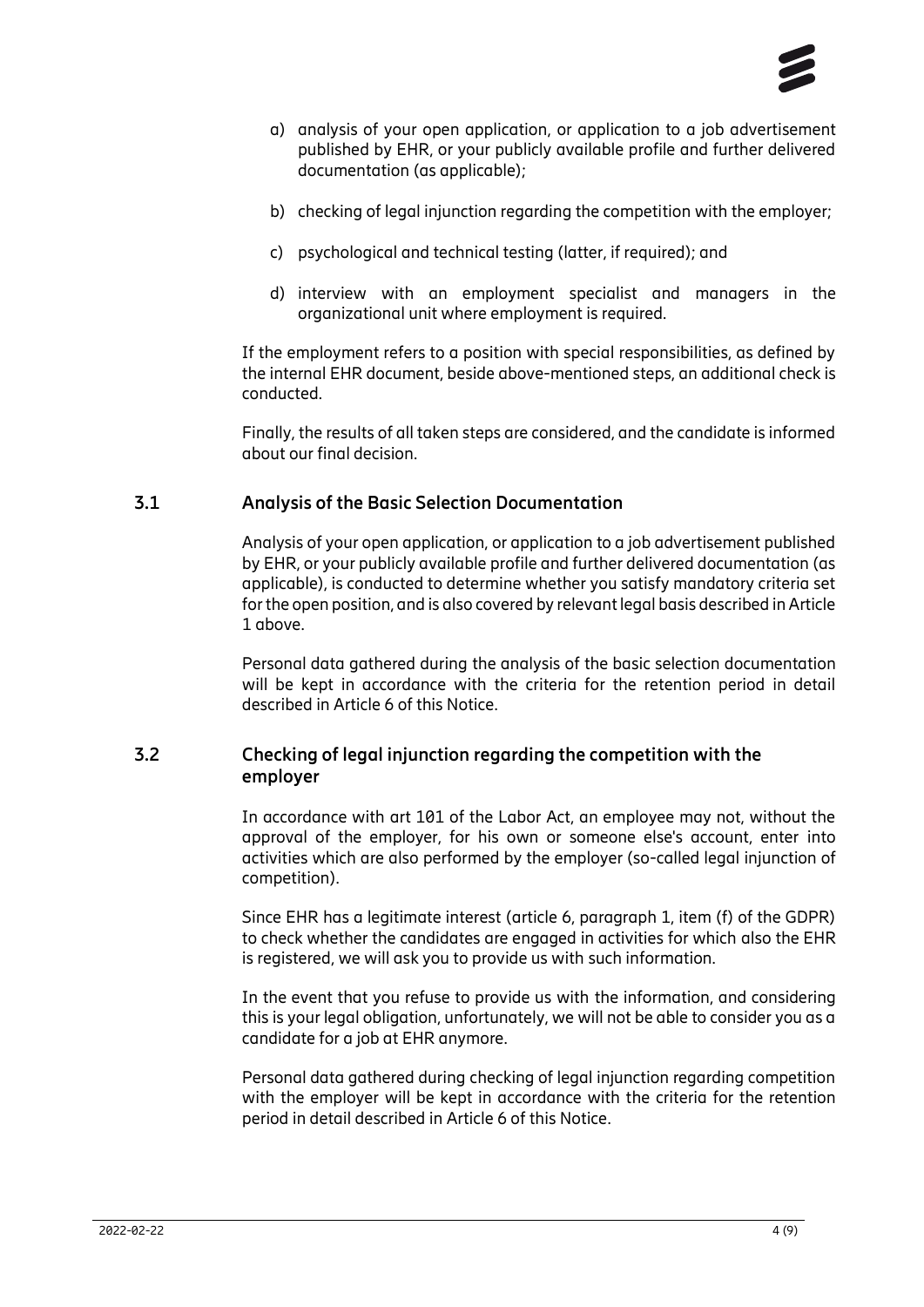

#### **3.3 Psychological Testing**

<span id="page-4-0"></span>The psychological test is an objective method of evaluating candidates conducted for the legitimate interest of the EHR (art 6 para 1 item (f) of the GDPR) to check whether you are a person who, given your personal competencies, best fits the position.

Psychological testing is performed in accordance with the special regulations governing psychological activity and by a certified psychologist who is also an employee of EHR.

Personal data gathered during psychological testing will be kept in accordance with the criteria for the retention period in detail described in Article 6 of this Notice. Beside that, certified psychologist is obliged to keep your data as a professional secret.

#### **3.4 Technical Testing**

<span id="page-4-1"></span>The technical test is an objective method of evaluating candidates conducted for the legitimate interest of the EHR (art 6 para 1 item (f) of the GDPR) to check whether you are a person who, given your technical competencies, best fits the position.

Technical testing is performed with regards to an open position which requires special technical competencies.

Personal data gathered during technical testing will be kept in accordance with the criteria for the data retention period in detail described in Article 6 of this Notice.

#### **3.5 Interview with an Employment Specialist and Managers in the Organizational Unit Where Employment is Required**

<span id="page-4-2"></span>The interview is conducted for the legitimate interest of the EHR (art 6 para 1 item (f) of the GDPR) to check whether you are the person who, given your personal and technical competencies, best fits the position.

During the interview, only information that is directly related to a potential employment relationship will be requested.

<span id="page-4-3"></span>Personal data gathered during the interview will be kept in accordance with the criteria for the retention period in detail described in Article 6 of this Notice.

#### **3.6 Additional Check of Candidates for Positions with Special Responsibilities**

Additional check is conducted for the legitimate interest of the EHR (art 6 para 1 item (f) of the GDPR) to determine whether candidates for positions with special responsibilities respect the same culture of integrity and business ethical values as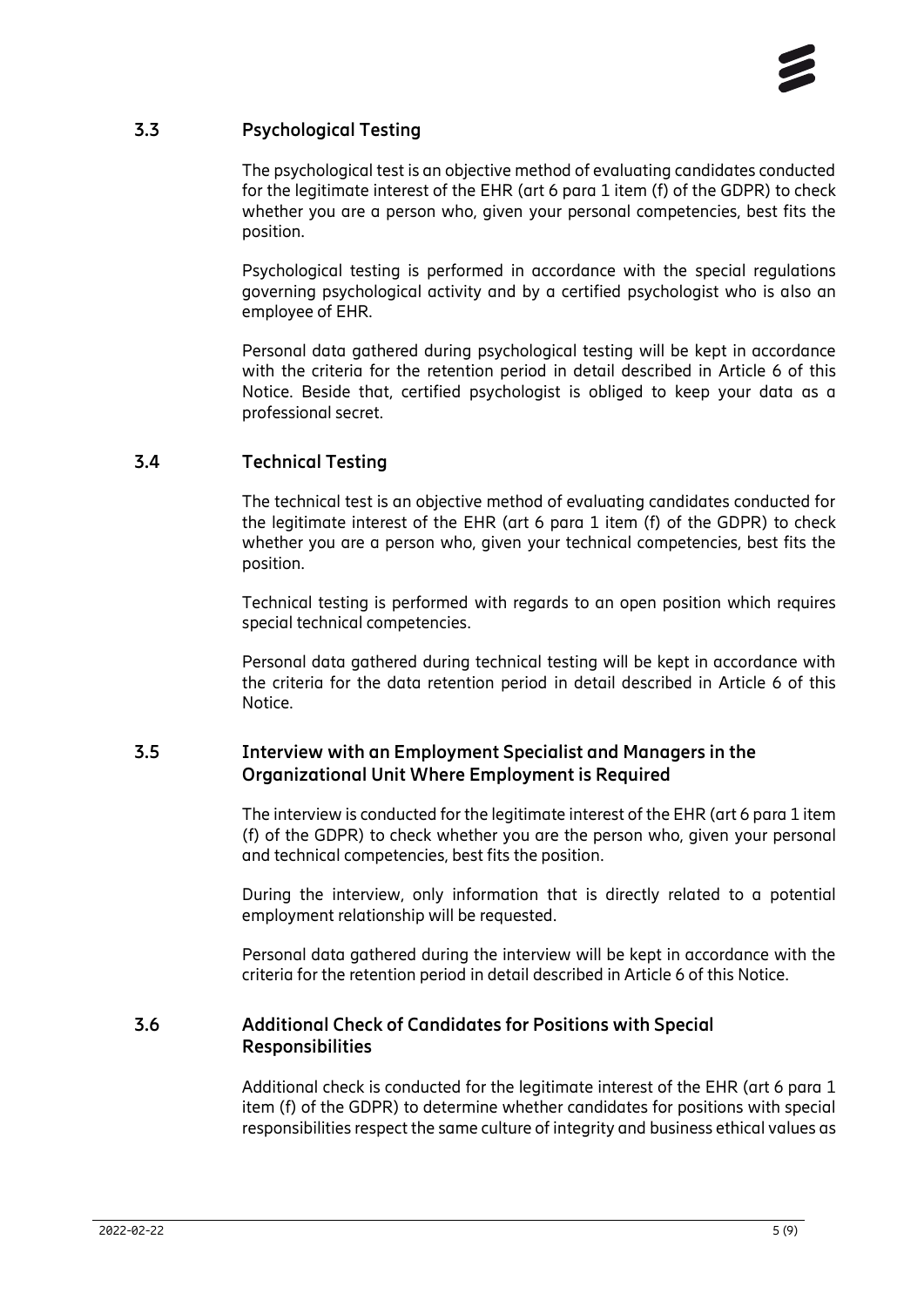

EHR. Before conducting an additional check, candidates will be informed of the details of respective check (including personal data protection aspect). Also, additional check is described in detail in internal document of EHR.

Personal data gathered during the additional check will be kept in accordance with the criteria for the retention period in detail described in Article 6 of this Notice.

#### **3.7 Notification of the Result of the Selection Procedure**

<span id="page-5-0"></span>By sending a notification on the conclusions from the previous steps of the selection process, the last phase of the selection process begins. If we have informed you that we have decided for another candidate, this will complete the processing of your personal data for the purpose of the selection procedure. The same will happen in case we have decided for you, but you have rejected our offer to enter into the employment contract.

Personal data from the notification and your answers thereto will be kept in accordance with the criteria for the retention period in detail described in Article 6 of this Notice.

## 4 **Concluding of the Employment Contract**

<span id="page-5-1"></span>In case you have accepted our offer to enter into employment contract, we will continue to process your personal data in order to take all actions necessary to conclude an employment contract with you (art 6 para 1 item (b) of the GDPR).

<span id="page-5-2"></span>Personal data gathered under the actions necessary to conclude the employment contract will be kept in accordance with the criteria for the retention period in detail described in Article 6 of this Notice.

# 5 **Other relevant information on processing of Your personal data**

Within the answers to the questions listed below, we will provide you with other relevant information on processing of your personal data for the purpose of employment.

#### **5.1 Which personal data are processed?**

<span id="page-5-3"></span>The personal data processed may include, but is not limited to; name, surname, gender, date of birth, contacts, PIN, citizenship, residence, domicile, photograph, work permit, diploma, licenses and certificates, data related to the statutory prohibition of competing with employer and conflict of interest.

Data such as marital or residential status, hobbies, military service, etc. are not directly related to potential employment and therefore are not required in your job application and attached CV.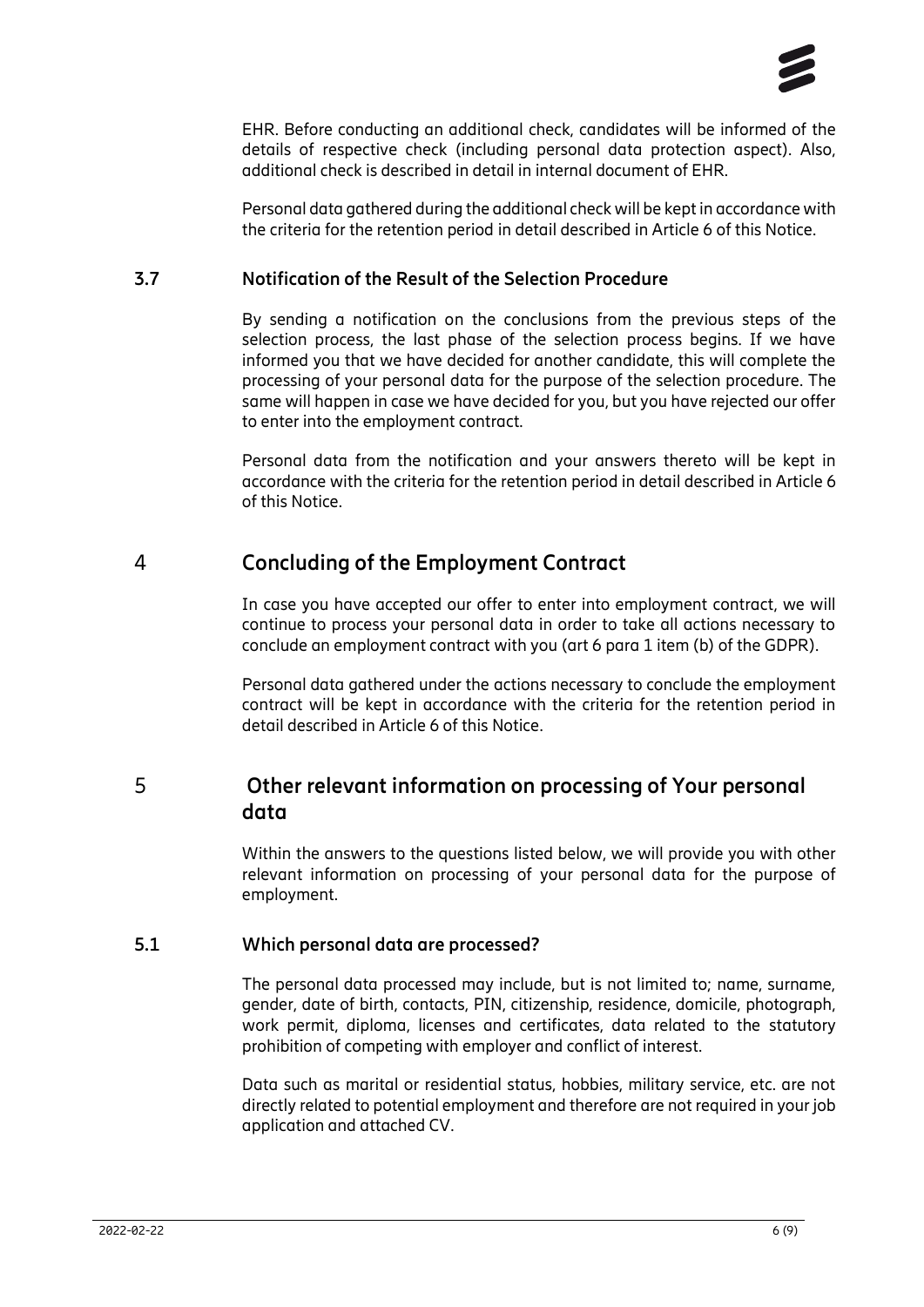#### **5.2 Where does Your personal data come from?**

<span id="page-6-0"></span>Personal data may come (i) directly from you (e.g. in case you are applying for a job yourself), (ii) may be provided to us by a third party (e.g. an employment agency or your former employer) and (iii) may be collected from other private and public available sources (e.g. publicly available business websites such as LinkedIn and alike).

#### **5.3 Is there automated decision making or profiling being done?**

<span id="page-6-1"></span>We do not conduct automated decision making. Profiling is performed only to the extent that is necessary to conduct the above described selection procedure.

#### **5.4 Who has access to Your personal data?**

<span id="page-6-2"></span>Your personal data is primarily processed by employees of the Human Resources organizational unit and managers in the organizational unit where employment is required. Access to certain categories of personal data (e.g. psychological test results) is granted only to licensed psychologist bound by the legal duty to keep such data confidential. Furthermore, performing certain parts of the selection procedure may be entrusted to our suppliers. In that case, a contract on processing of personal data is signed, which specifically regulates that the supplier may process your personal data only according to the documented instructions of the EHR and must apply adequate organizational and technical measures to protect your personal data. Finally, your personal data may be shared with others who have a valid legal basis to do so (e.g. courts, regulatory agencies, etc.).

<span id="page-6-3"></span>All persons who have access to your personal data, including third parties, will protect and process Your data in a secure manner, keeping it confidential.

# 6 **International Data Transfers**

Certain activities within the selection procedure may be entrusted to suppliers located outside the European Economic Area. This is done on the basis of personal data transfer agreements that ensure an appropriate level of data protection in accordance with art 46 of the GDPR and application of additional measures in accordance with recommendations from courts and relevant authorities. These agreements are available on request at authorized personnel of EHR.

# 7 **Criteria used to determine period for storing of personal data**

<span id="page-6-4"></span>Personal data shall be kept in period necessary for the purpose of processing. In determining retention time for personal data, the following criteria shall be used:

a) for open job applications - data are kept until the consent is withdrawn, but no longer than 12 months;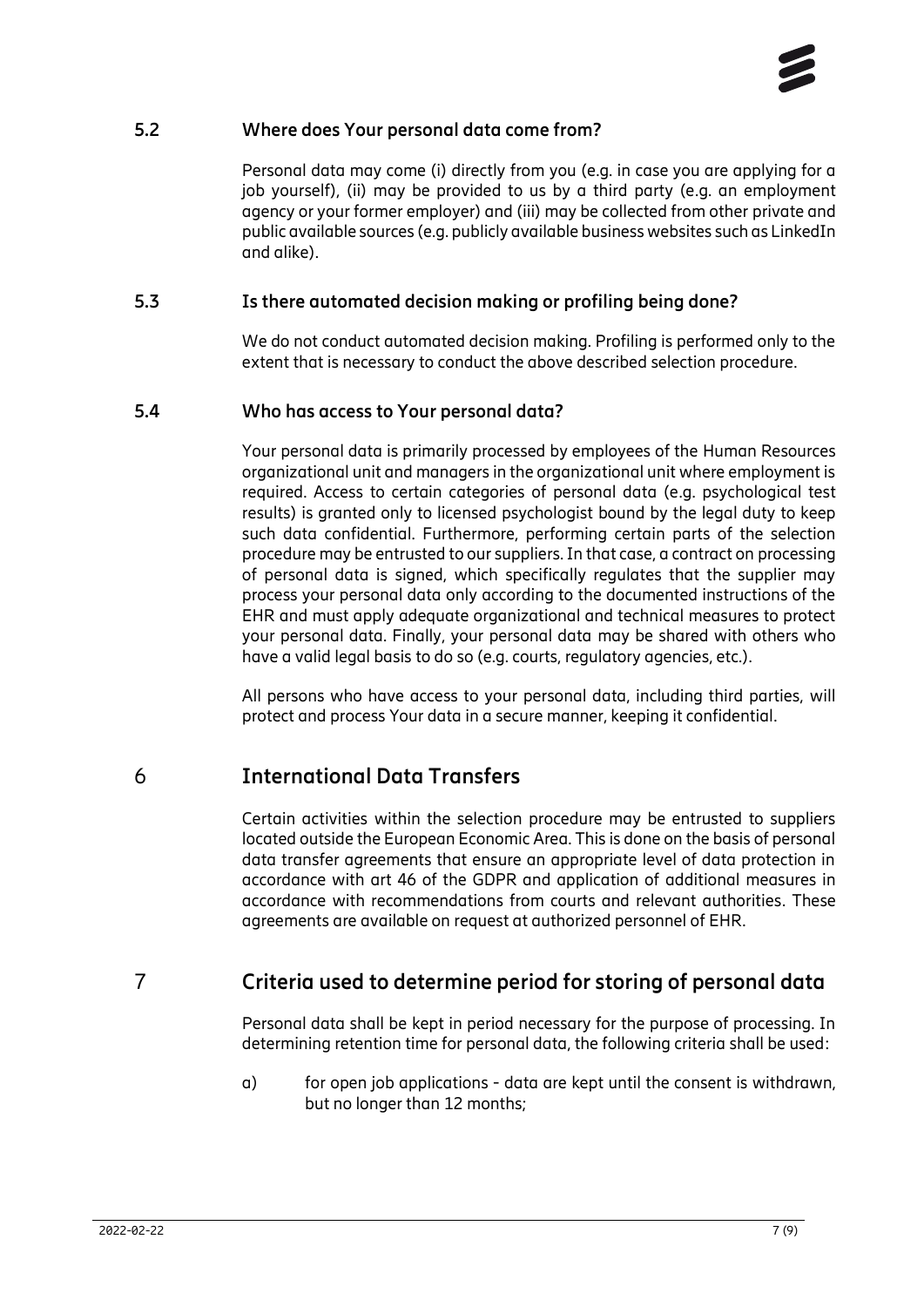

- b) for applications to job advertisements published by EHR data are kept during the selection procedure, and in case you have given us consent to keep them afterwards, until the consent is withdrawn, but no longer than 12 months;
- c) for contact via available sources data are kept during the selection procedure, and in case you have given us consent to keep them afterwards, until the consent is withdrawn, but no longer than 12 months;
- d) for analysis of basic selection documentation data are kept during the selection procedure, and in case you have given us consent to keep them afterwards, until the consent is withdrawn, but no longer than 12 months;
- e) for checking of legal injunction regarding competition with the employerdata are kept during the selection procedure, and in case you have given us consent to keep them afterwards, until the consent is withdrawn, but no longer than 12 months;
- f) for psychological and technical testing data are kept for 3 years, counting from the date we sent you a notification of our final decision; during that period they will be stored in our archive and, except in extraordinary cases (e.g. litigation concerning selection process or when you have given us consent to contact you after the selection procedure), will not be actively processed until they are permanently deleted;
- g) for interview with an employment specialist and managers in the organizational unit where employment is required - (i) data which are linked to psychological and technical testing are kept for 3 years, counting from the date we sent you a notification of our final decision, during which time they will be stored in our archive and, except in extraordinary cases (e.g. litigation concerning selection process or when you have given us consent to contact you after the selection procedure), will not be actively processed until their permanent deletion - (ii) other data are kept for the duration of the selection procedure;
- h) for additional check of candidates for positions with special responsibilities - the data are kept as determined by internal act of EHR regulating the respective check;
- i) for notification on result of the selection procedure (i) if we have given you an offer to conclude an employment contract, data will be kept until you reject our offer or conclude the employment contract (as the case may be) - (ii) if we have informed you that we decided for another candidate, the data will be kept for 3 years, during which time it will be stored in our archive and, except in extraordinary cases (e.g. litigation concerning selection process), will not be actively processed until its permanent deletion; and
- j) for actions necessary to conclude the employment contract with you the data is kept until you conclude an employment contract, unless otherwise determined by applicable regulations (e.g. regulations on employment,